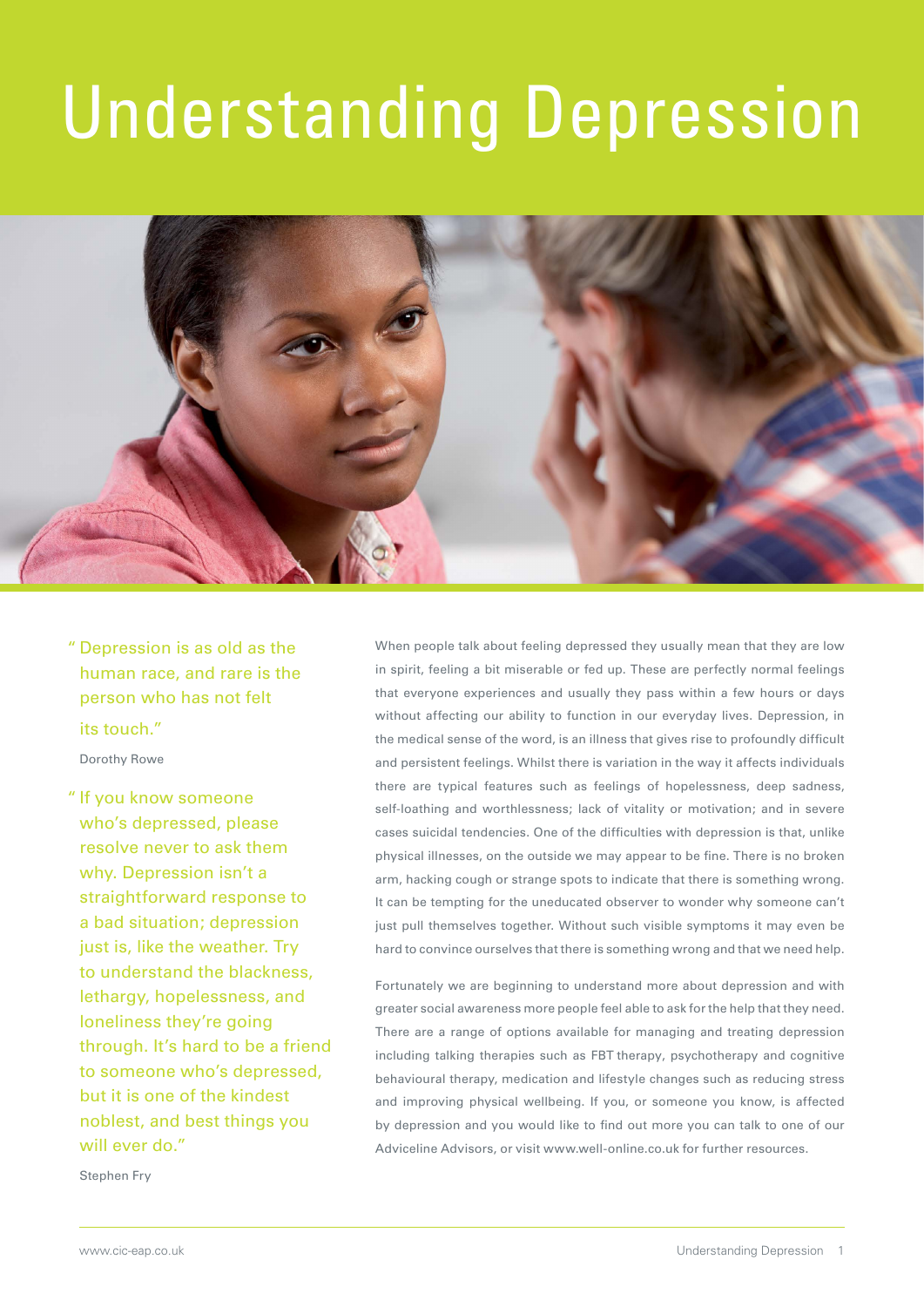## What causes depression?

There is still no consensus as to what exactly causes depression. Some experts believe it is due to biological factors while others believe it is a result of traumatic or difficult personal experiences. It is most likely due to an integration of biological, personal and social factors. In the Journal of Psychiatry Dr PJ Cowen argues that we need to understand it in terms of our individual responses to stress and anxiety. It can be triggered by stressful events such as bereavement, the breakdown of a relationship or the loss of a job. Sometimes it follows an illness; it has been associated with physical conditions such as an underactive thyroid, or the hormonal changes after the birth of a child. It can be part of a downward spiral after a series of testing events, and people who are lonely are more susceptible to it. There is a tendency for depression to be a common trait in families so if one family member suffers from it there is a higher chance others will too. Alcohol and drugs are known contributors to depression. Whilst alcohol is often used to relax and relieve stress it also acts as a depressant. Cannabis has also been shown to bring on depression and other mental health issues.



## Symptoms of depression

Depression has been described in many ways. Winston Churchill famously referred to it as the Black Dog, while others say it feels like darkness, an abyss or a constant heaviness. Symptoms will vary from person to person but if you find yourself agreeing with several of these then there is a possibility that you could be suffering from depression:

#### **Physical**

- Lack of energy
- Loss of libido
- Disturbed sleep difficulty falling asleep or in staying asleep
- Change in appetite
- Unexplained aches and pains
- Increased reliance on alcohol or other substances to soothe difficult feelings

#### **Psychological**

- Low self worth
- Feeling hopeless or that life isn't worth living
- Unable to enjoy life
- No motivation or interest in things
- Persistent anxiety or worry
- Continuous low mood or sadness, feeling tearful
- Feeling numb and empty
- Irritability and intolerance of others
- Wanting to withdraw and isolate yourself
- Suicidal thoughts or thoughts of harming yourself

There are other more specific types of depression such as **bi-polar disorder**, previously known as manic depression – in which the person alternates between periods of excessively high moods (mania) and depression; **seasonal affective disorder (SAD)** or **'winter depression'** which has a seasonal pattern usually related to winter; or **postnatal depression**  which develops after the birth of a baby.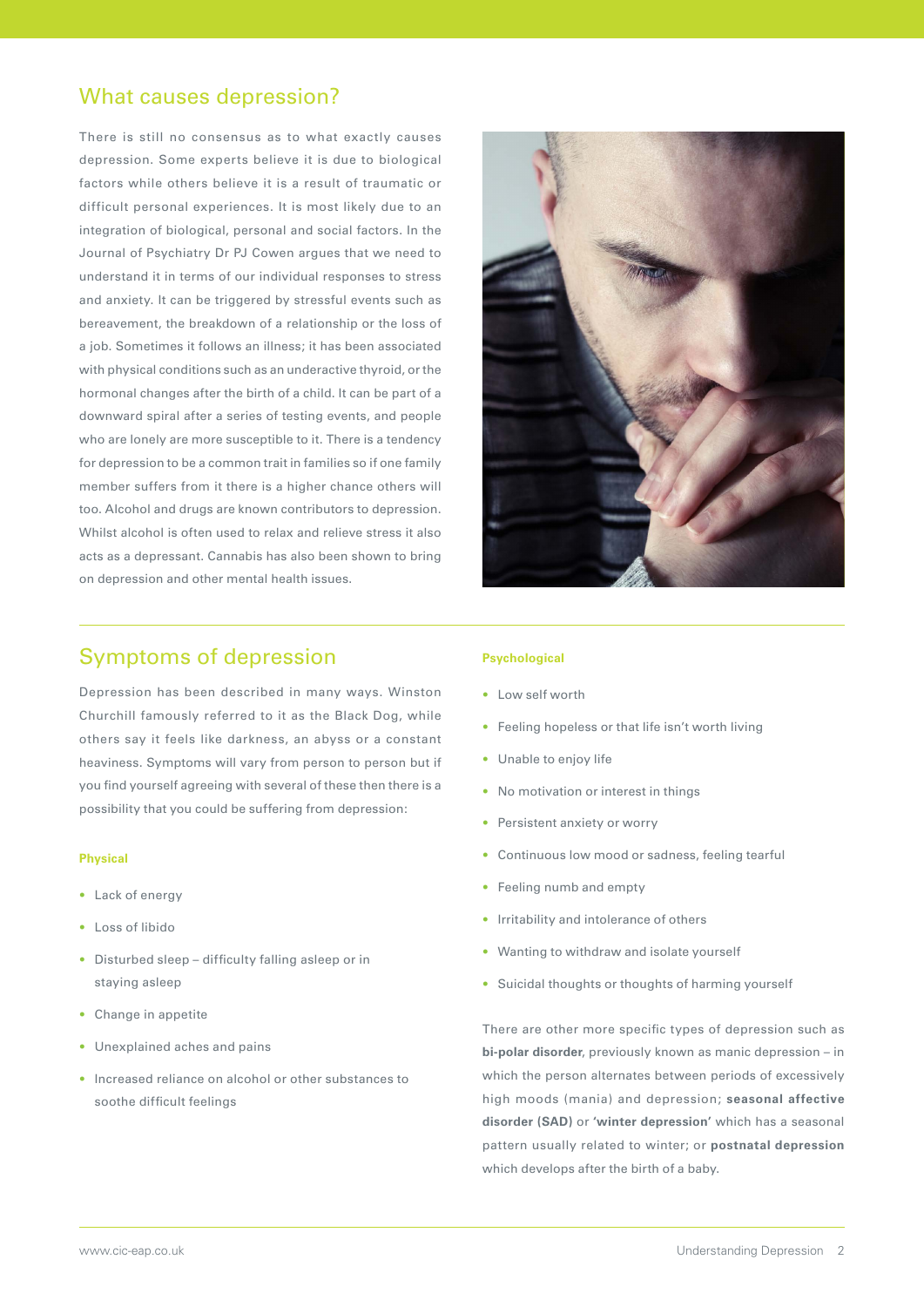## Negative thinking

One of the most powerful and destructive aspects of depression is the way that it can affect our thinking. Psychologist Dorothy Rowe asserts that depression causes a person to believe that they are bad or unacceptable. There are many paths that can lead someone to this conclusion, for instance they may believe that bad things happen to them because they do not deserve better, or perhaps they experienced neglect from a parent and are left with the sense that they are unlovable. These beliefs make us feel bad and shape the way that we view everything else; to put it more succinctly 'we do not see things as they are, but as we are'. We begin to believe that our way of seeing the world is the absolute truth, that anyone who sees it differently must be mad or bad. In order to come out of depression we need to challenge this way of thinking and learn to value and accept ourselves.



## What helps?

The first thing to do is to acknowledge that you have depression and that you need help. Once you have named it you can explore your options and decide what positive steps to take. Here are a few suggestions below:

#### **Don't isolate**

There is a tendency when depressed to withdraw from others, including our loved ones. While you may lack the energy or inclination to be socialising or spending lengthy periods with others it is important to remain connected. Even having just one person that you can talk to will help. Choose people who are supportive and try to avoid those who may be critical.

#### **Set goals**

Many of those who have suffered from depression have reported how helpful it has been to set themselves goals. These goals are not intended to be overwhelming but small steps that will help you to feel more empowered. Depending on how severe your depression is this might include ensuring that you have a healthy breakfast, going for a walk, meeting a friend or doing something that you feel passionate about. Each time you achieve one of these goals allow yourself to recognise what you have accomplished.

#### **Exercise**

Many studies have demonstrated links between exercise and lower rates of depression. It gives back control of the body and this can lead to feeling more in control in other areas.

Additionally it releases endorphins, the hormone associated with positive moods. Any kind of exercise is fine as long as you do enough of it. Make sure it is something you enjoy.

#### **Reduce Stress**

Stress can be a trigger for depression. When you are in the midst of depression it might feel too overwhelming to make major life changes but there will be some ways that you can reduce stress e.g. asking for help, eliminating any unnecessary activities or demands. Make time to relax and recuperate.

#### **Talking Therapies**

FBT therapy and Psychotherapy offer a supportive space to explore difficulties; gain understanding and insight into ourselves and help to bring about effective changes in wellbeing. In many ways the two approaches are similar, although therapy tends to be more short term and focussed and psychotherapy addresses deeper issues and is usually longer term. Cognitive Behavioural Therapy aims to reframe events in a more positive fashion and is usually short term. You may be able to access some of these services via Confidential Care or your GP.

#### **Your GP**

Your GP is an important source of support and if you feel you may be depressed, especially if you are experiencing suicidal thoughts, you need to talk to them. Together with your GP you can discuss what could be helpful in treating the depression.